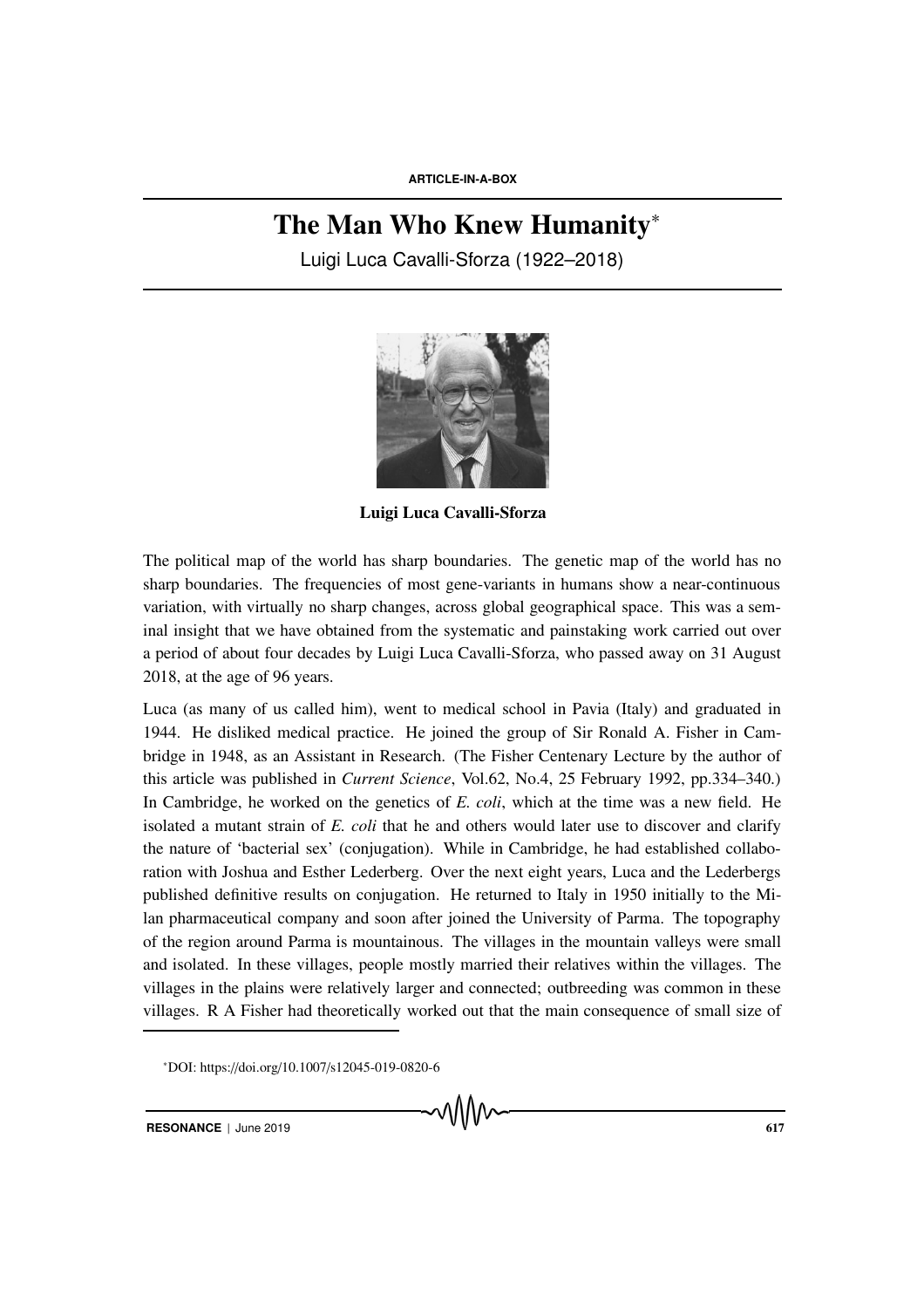a population was that variation in the frequency of a gene variant will fluctuate unpredictably from one generation to another; a phenomenon not observed in large populations. Luca empirically demonstrated that this was true through his systematic studies on blood group frequencies in the villages of the mountain valleys and plains of Parma. He made a name for himself as a teacher and a geneticist. He joined (I have heard that he was invited to join) Stanford University in 1970 as a Professor and worked there until 1992.

He went to Africa and carried out important genetic studies, notably among the hunter–gatherer Pygmy. From 1966 to 1985, he visited Africa 11 times for varying lengths of time to study the Pygmies and other tribes. His experience with the Pygmies, who had a completely different lifestyle but were genetically like his "brothers, really" (as recorded in a video interview), got him thinking "why could I not trace humanity's spread across the planet?" Cavalli-Sforza and Anthony Edwards presented the first evolutionary tree of 15 human populations in the 11th International Congress of Genetics, The Hague, in 1963, based on gene frequency data for five blood group systems, using a combination of least-squares and parsimony methods. In fact, Cavalli-Sforza and Edwards had provided, in a series of papers published in 1963 and 1964, statistical methods of estimation applied to stochastic models of evolution and novel methods for computing evolutionary trees from genetic data. Later, in 1994, Luca and his colleagues [1] published an updated evolutionary tree based on 42 global populations and 49 polymorphic genetic marker systems.

Luca was not just interested in documenting patterns of variation of frequencies of gene variants. He was really looking for *processes* that resulted in the patterns. These processes were mostly associated with movement of peoples because of, and often along with, some cultural and demographic phenomena. Indeed Luca founded a new field that he had termed as 'genetic geography'. Genetic geography is a 'hybrid' field; it brings together information from genetics, anthropology, linguistics, geography and archaeology, and synthesizes the information using statistical methods.

While studying patterns of variation of genetic markers in Europe, Cavalli-Sforza identified gradients of frequencies. Initially, he used frequencies of single genetic markers (e.g., O blood group), but later profitably used a statistical technique called 'principal components analysis' to combine multiple genetic markers in discovering frequency-gradients. He certainly pioneered the use of principal components analysis in the study of spatial variation in frequencies of gene variants. In an interview to Razib Khan (posted online on 26 August 2006), Luca said "I adore principal components, as you may have noted, and I was the first who introduced them into genetics (1963, Proc.Intl.Genetics Congress of the Hague)."

He and the eminent archaeologist, Albert Ammerman, proposed a radically new hypothesis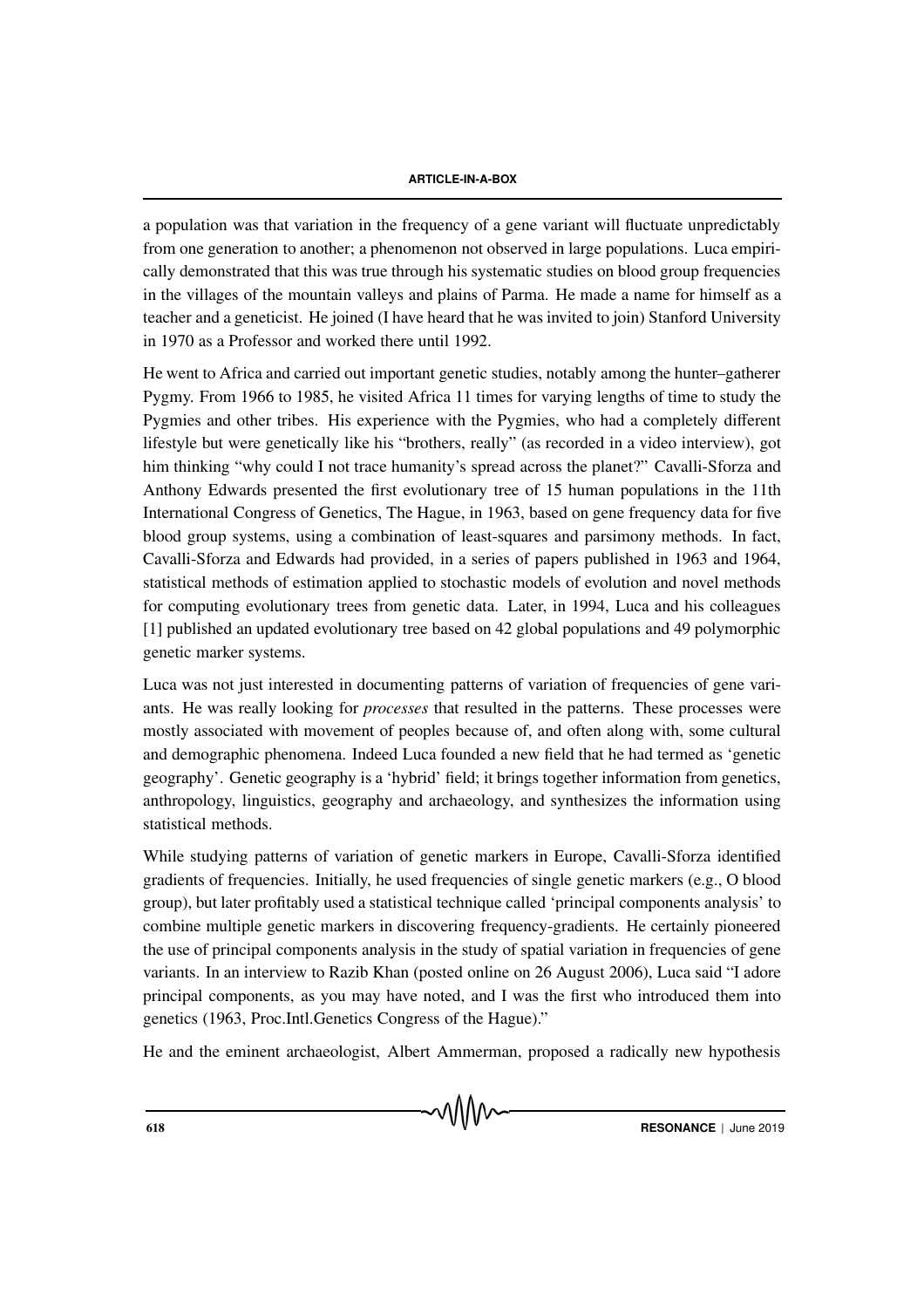for the peopling of Europe. The prevailing belief was that modern Europeans were descended largely from the continent's Stone Age inhabitants, who replaced the Neanderthal people starting about 40,000 years ago. Cavalli-Sforza with Ammerman [2] proposed, based on the direction of gradients of gene frequencies and timing of certain past events, that Europeans are descended largely from populations of farmers who started migrating out of the Middle East 9,000 years ago. As the sons and daughters of farming families left their parents' farms and moved into new territory, they interbred with the existing hunter–gatherer populations, which produced gradients of genetic change radiating from the Middle East. Some detailed aspects of their results have been modified in later genetic studies on European populations using data on a far larger number of gene variants.

Luca believed that the study of frequencies of genes in populations and genetic compositions of populations was more effective to draw inferences on human evolution than from measurements of fossilized bones, jaws and teeth. This has largely turned out to be true. However, some revisions were lurking. Through the dogged efforts of some geneticists, particularly Svante Pääbo, it became possible to extract DNA from ancient tissue stuck to excavated human bones, teeth, etc., and analyze the DNA. It may be noted that analyzing ancient DNA is a challenge because of contamination with non-human DNA (notably bacterial DNA), fragmentation and chemical changes in the sample. One of the early conclusions of the research on ancient DNA was that although agriculture had indeed reached Europe from the Middle East, a major wave of tall herdsmen from the north-east Pontic Steppe, starting about 5000 years ago, had diluted the signatures of the first farmers from the Middle East. Luca perhaps did not believe that humans had moved and mixed as much as we now know that they really did from many studies on ancient DNA. The studies on ancient DNA also reveals that ancient admixtures between populations have indeed left their mark on modern populations.

Luca collaborated with Professor Madhav Gadgil and generated some fine data on the mitochondrial DNA of three caste and tribal groups of India. Analyses of these data showed that the pattern of genetic affinities of the three groups did not correspond well with their social affinities/ranks. Their genetic data provided insights on the demographic histories of the three populations. These results were published in 1995 in the *American Journal of Human Genetics*.

I first met Luca during the 1981 annual meeting of the American Society of Human Genetics. In him, I found a very positive personality. Very open, and not the least overpowering. I was in awe on this first meeting. Here I was, meeting a man who was among the first to suggest that studying the genetic relationships of a large number of modern humans would help us find our origins and movements. I had corresponded with him earlier when I was doing my PhD work on the patterns of spatial and ethnic variation in blood group frequencies in India, during 1977– 1980. My PhD thesis work was, to a considerable extent, inspired by Luca's research in Italy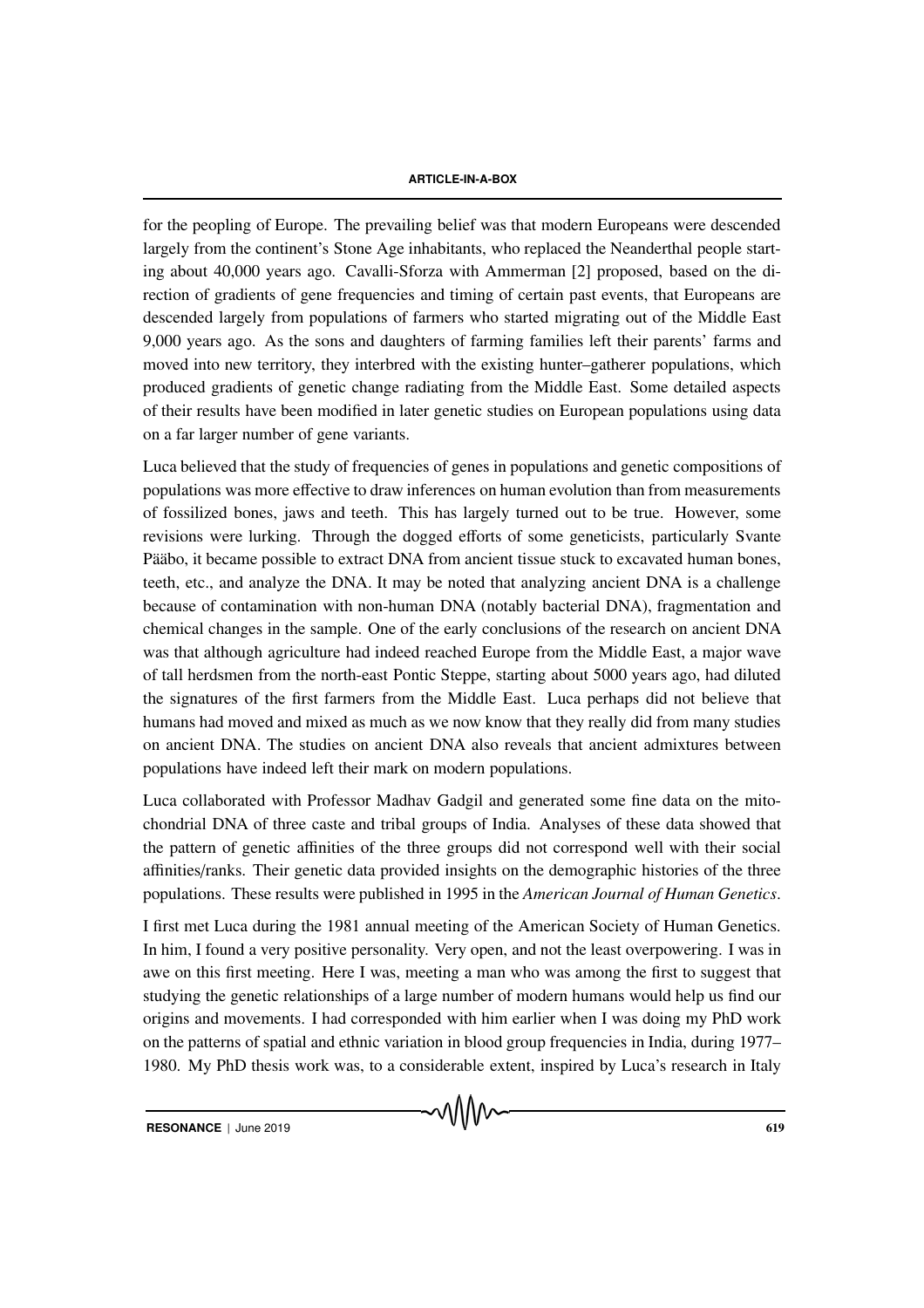carried out many, many years ago. Later, I was fortunate to get the opportunity to collaborate with him to examine issues pertaining to the introduction and spread of modern agriculture in India. Using a large number of Y-chromosomal markers, we, together with Luca and some members of his group at Stanford, were able to show that modern organized agriculture was brought into India by farmers moving from the Fertile Crescent region, possibly displacing the rudimentary forms of agriculture that were then prevalent in India.

Luca's dream was a worldwide project to discover and understand the patterns of variation in gene frequencies, and to interpret these patterns in the light of human ancestries and movements resulting from demographic and cultural pressures. He called this the Human Genome Diversity Project (HGDP), which he championed. However, the project could never be initiated in the global form in which it was conceived. It ran into rough weather. Six of us, me included, who rallied behind him, appealed to UNESCO to provide us a hearing. UNESCO formed a seven-member working group, comprising members of the International Bioethics Committee, to produce a report based on our presentations in a special meeting of the UNESCO in 1994. The scientific aims of HGDP were [3]: (a) to investigate the variation occurring in the human genome by studying samples collected from populations that are representative of all of the world's peoples; and, (b) to create a resource for the benefit of all humanity and for the scientific community worldwide. The resource, we argued, will exist as a collection of biological samples that represents the genetic variation in human populations worldwide and also as an open, long-term, genetic and statistical database on variation in the human species that will accumulate as the biological samples are studied by scientists from around the world. We felt that the main scientific values of the HGDP are: (a) deepening our understanding of human history and identity; (b) gaining knowledge about the environmental and genetic factors involved in predisposition and resistance to disease, so-called genetic epidemiology; (c) encourage the development of local laboratories where genetic samples will be collected and analysed. In 1995, UNESCO turned down the HGDP's proposal for UNESCO to become 'international patrons' of the Project. The working group's Chairman [4] wrote: "(a) The scientific goals are generally valid; (b) The goal of the Project to understand human history is controversial because of feared misuse (emphasis mine), but the possible medical goals seem to be universally accepted; (c) The goal of reducing racism is the most debatable claim of the HGDP, and it will be impossible to provide any proof that it will or will not happen until after the event". Luca was a known crusader against racism. In 1973, he publicly debated his Stanford colleague and Nobel laureate William B. Shockley, who had gained notoriety for declaring that blacks were less intelligent than whites. In his book *Genes, Peoples and Languages* [5] he has written, "Racism should be condemned because its effects are pernicious." In an interview given to Razib Khan (posted online on 17 October 2007), Luca said "I had argued for decades that the concept of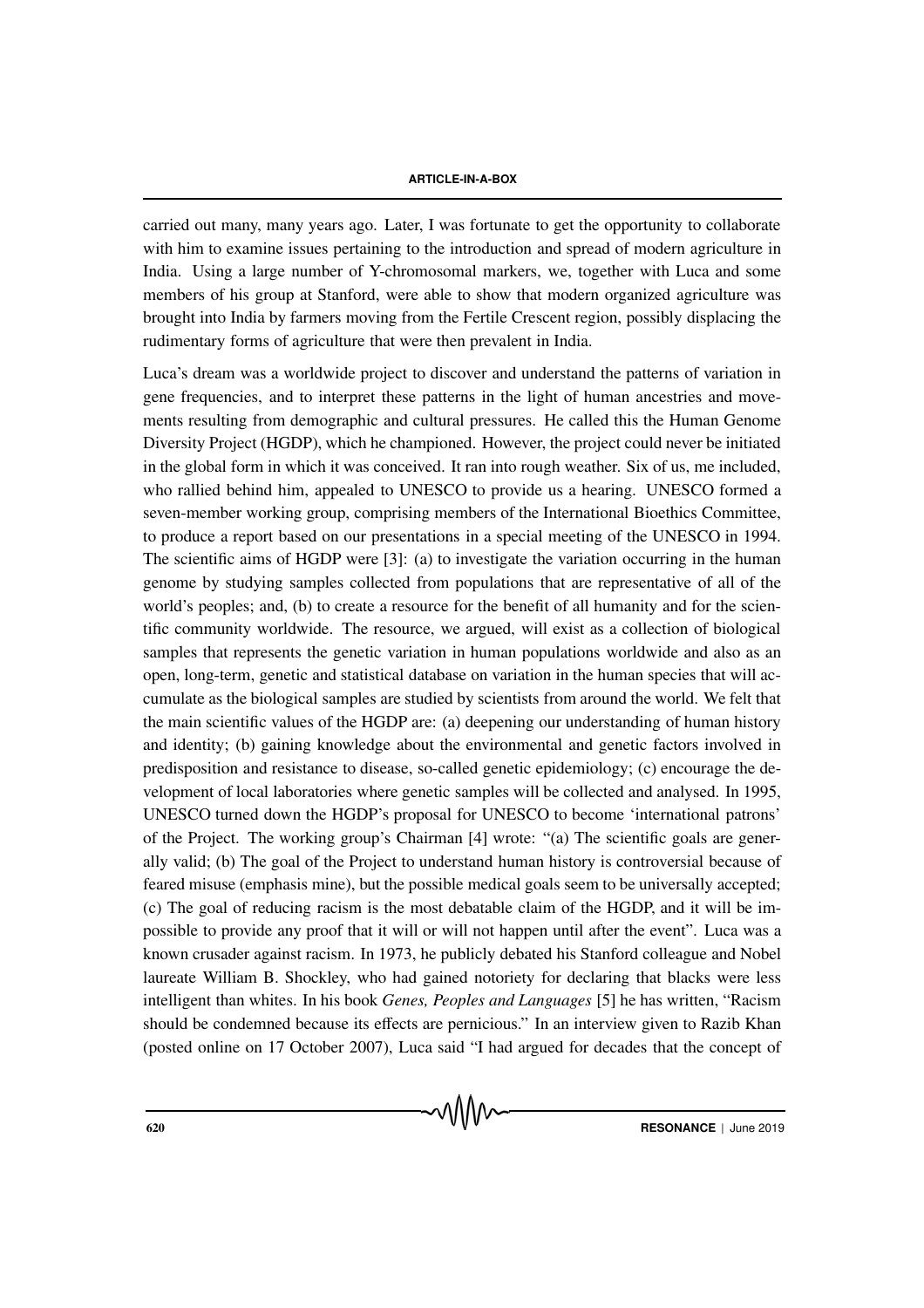'race' defined by external characteristics – such as skin colour, size variations or facial fat – is nonsense. These visible characteristics evolved under natural selection, mostly to cope with local environments, and have no deeper base." HGDP could never be undertaken on the scale that he had planned. He had hoped to organize collection of 10,000 samples from around the world, but was able to sporadically collect about 1,000 samples from some 50 populations. Samples are stored in Paris at the Center for the Study of Human Polymorphisms (CEPH); many samples have been transformed into cell-lines and have become a valuable resource for population genetic studies.

With his Stanford colleague Marcus Feldman, Luca made deep contributions to cultural evolution. They provided a framework and a suite of methods to study – similarly as for genetic characteristics – the transmission and evolution of language, values, customs and other social characteristics. Their work culminated in the publication of their joint book *Cultural Transmission and Evolution: A Quantitative Approach* [6].

Cavalli-Sforza has writen [7] "Most patterns (of gene frequency variation) found in the analysis of human living populations are likely to be consequences of demographic expansions, determined by technological developments affecting food availability, transportation, or military power. During such expansions, both genes and languages are spread to potentially vast areas. In principle, this tends to create a correlation between the respective evolutionary trees. The correlation is usually positive and often remarkably high." He empirically showed this [7]. "It was exciting to discover that we had confirmed a conjecture made by no less a pioneer than Charles Darwin...that if the tree of genetic evolution were known, it would enable scholars to predict that of linguistic evolution," he wrote. [8]

He authored many books. *The Genetics of Human Populations* [9], written jointly with Walter Bodmer, made human population genetics "finally come of age as a distinct science as opposed to biochemical, clinical or other fields within genetics," wrote Frank Livingstone, an eminent physical anthropologist [10]. A sequel was published by Bodmer and Cavalli-Sforza in 1976 [11]. He was a wonderful popular science writer as well; in 1995 he wrote *The Great Human Diasporas* [12] with his film-maker son, Francesco, and in 2001 he wrote *Genes, Peoples and Languages* [5].

Cavalli-Sforza was an elected Fellow of The Royal Society and an elected Member of the US National Academy of Sciences. He was awarded the Mendel Medal in 2002.

Luca served on the Council of Scientific Advisers of the International Centre for Genetic Engineering and Biotechnology (ICGEB) during 1985–2005, and came to ICGEB, New Delhi, for Council meetings.